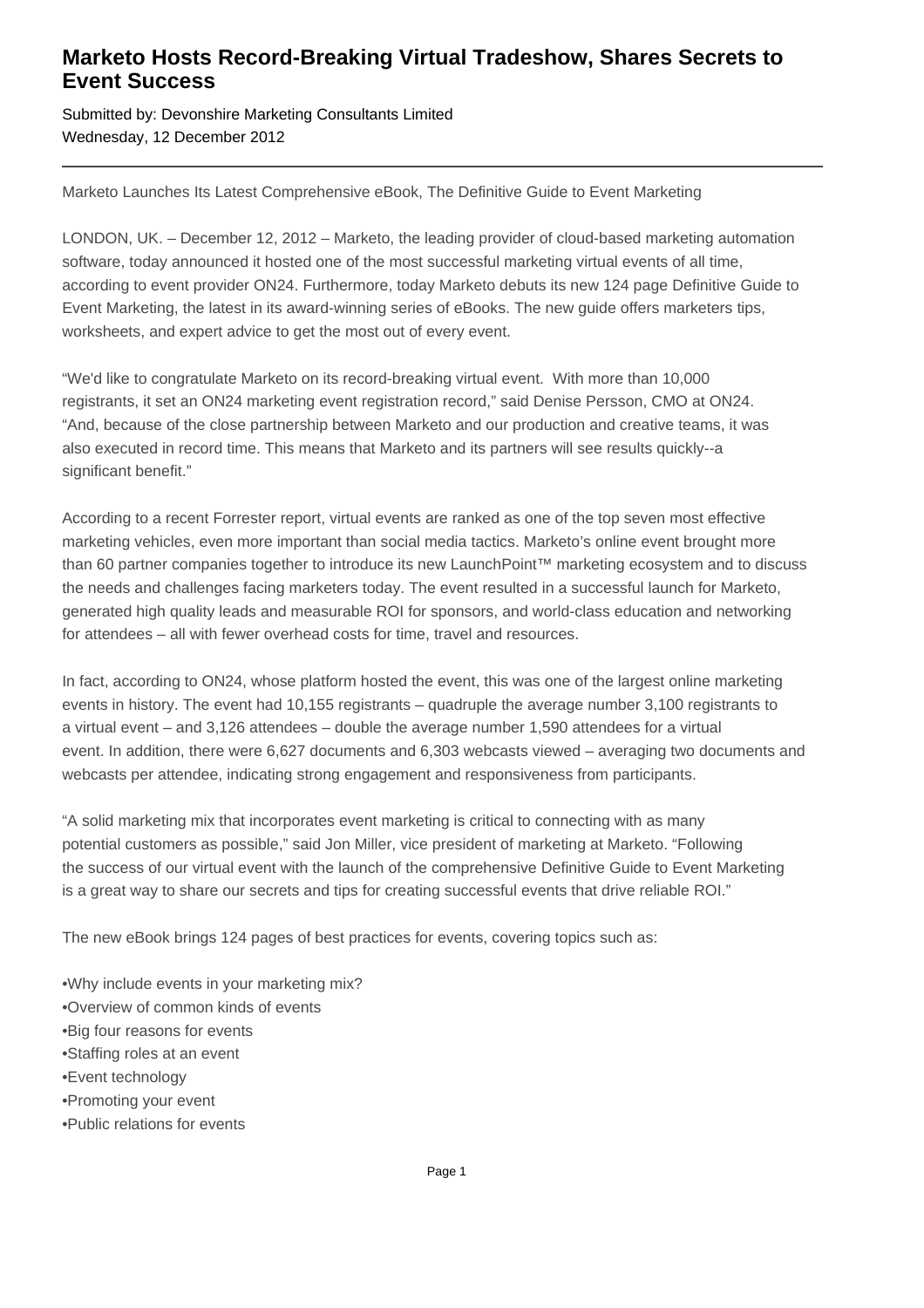- Social media and events
- Online events detailed tips
- Physical events detailed tips
- Event follow-up
- The ROI of events

The guide has already received great reviews from leading industry influencers:

• "Business-to-business marketers rate in-person events as the most effective tactic they use, according to our recent research. Why is that? Well, as rich a tool as social media might be, nothing beats face-to-face." Check out Marketo's new ebook for a field guide of how to make the most of your own events, or event appearances!"

- Ann Handley, Author of "Content Rules," Chief Content Officer of Marketing Profs

• "Events can be the ultimate secret weapon for interactive, personalized engagement that accelerates pipeline momentum. The Definitive Guide to Event Marketing is loaded with the insights you need to successfully participate in events—whether hosting or sponsoring; online or off." - Ardath Albee, B2B Marketing Strategist and author of eMarketing Strategies for the Complex Sale

• "Even in today's fast-paced buyer-centric world, leading companies are successfully using events of all kinds to engage, nurture and convert prospects into customers. This all-in-one guide is full of best practices, new ideas and innovative tactics to significantly improve your event ROI in 2013." - Matt Heinz, President, Heinz Marketing, Inc.

To learn how manage a highly successful event for your business; download Marketo's new Definitive Guide to Event Marketing.

## About Marketo: Easy, Powerful, Complete.

Marketo uniquely provides easy-to-use, powerful and complete marketing software that propels fast-growing small companies and global enterprises alike. Marketo® marketing automation and sales effectiveness software – including the world's first integrated solution for social marketing automation – streamlines marketing processes, delivers more campaigns, generates more win-ready leads, and dramatically improves sales performance. With proven technology, comprehensive services and expert guidance, Marketo helps thousands of companies around the world turn marketing from a cost center into a revenue driver.

Known for providing breakthrough innovation and fueling explosive growth, Marketo was recently named one of "America's Most Promising Companies" by Forbes, the #1 Marketing Software Vendor on the INC 500, and the #1 fastest-growing private company of 2011 by the Silicon Valley Business Journal. In both 2011 and 2012 the company received the CRM Market Leaders Awards Winner for Marketing Solutions by CRM Magazine. Salesforce.com customers also honored the company with two AppExchange Best of '11 Awards, for Best Marketing Automation Solution and Best Chatter Exchange.

Marketo and the Marketo logo are trademarks of Marketo, Inc. All other trademarks are the property of their respective owners.